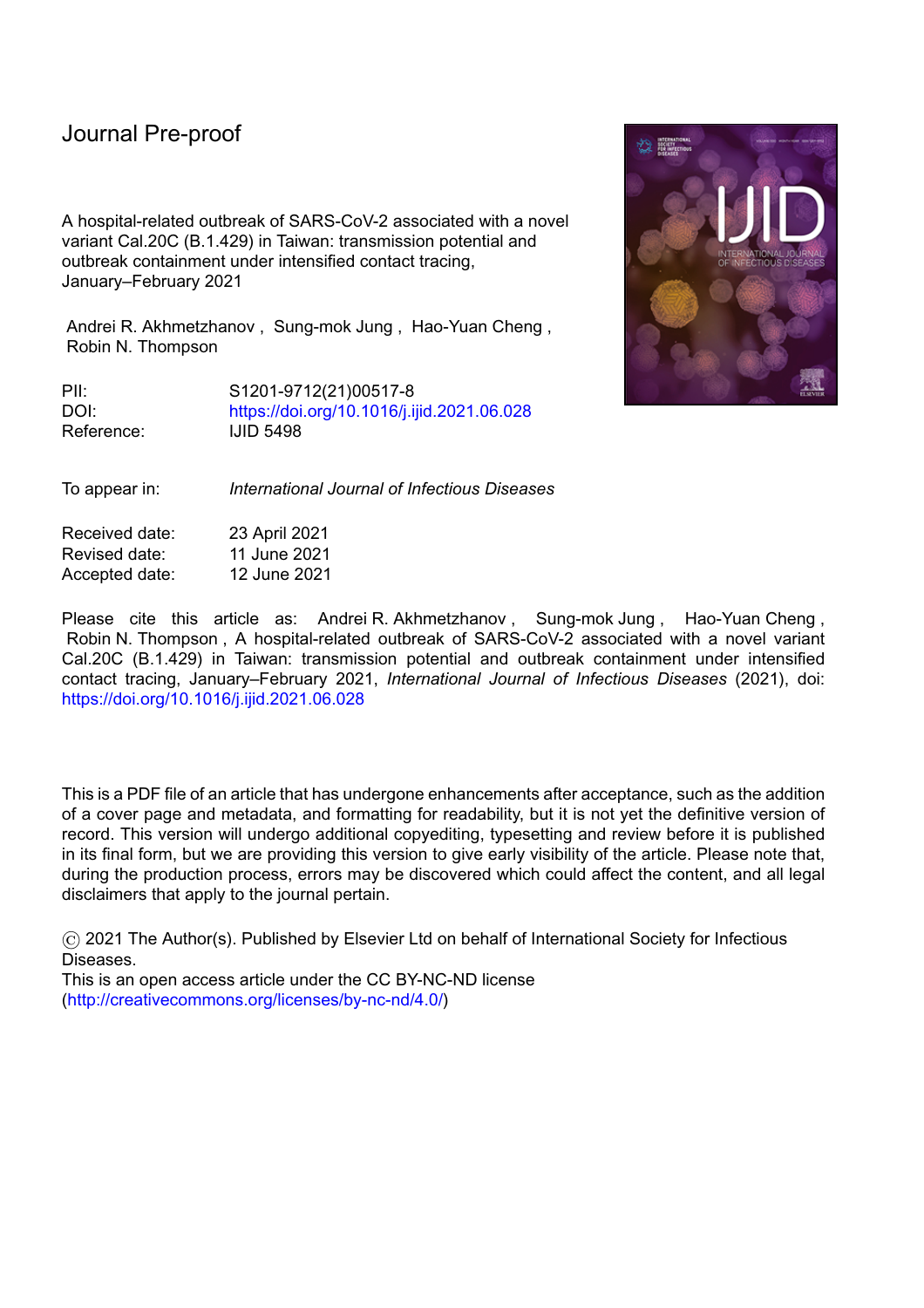# **Highlights**

- This outbreak was contained by extensive contact tracing and proactive isolation
- These rigorous measures allowed the outbreak end to be declared quickly

l

- Less stringent control would have meant lower confidence that the outbreak was over
- Public vigilance was still required for several weeks after the final case
- 

Later identification of the outbreak could have led to more infections<br>  $\begin{pmatrix} 1 & 1 & 0 \\ 0 & 1 & 0 \\ 0 & 0 & 1 \end{pmatrix}$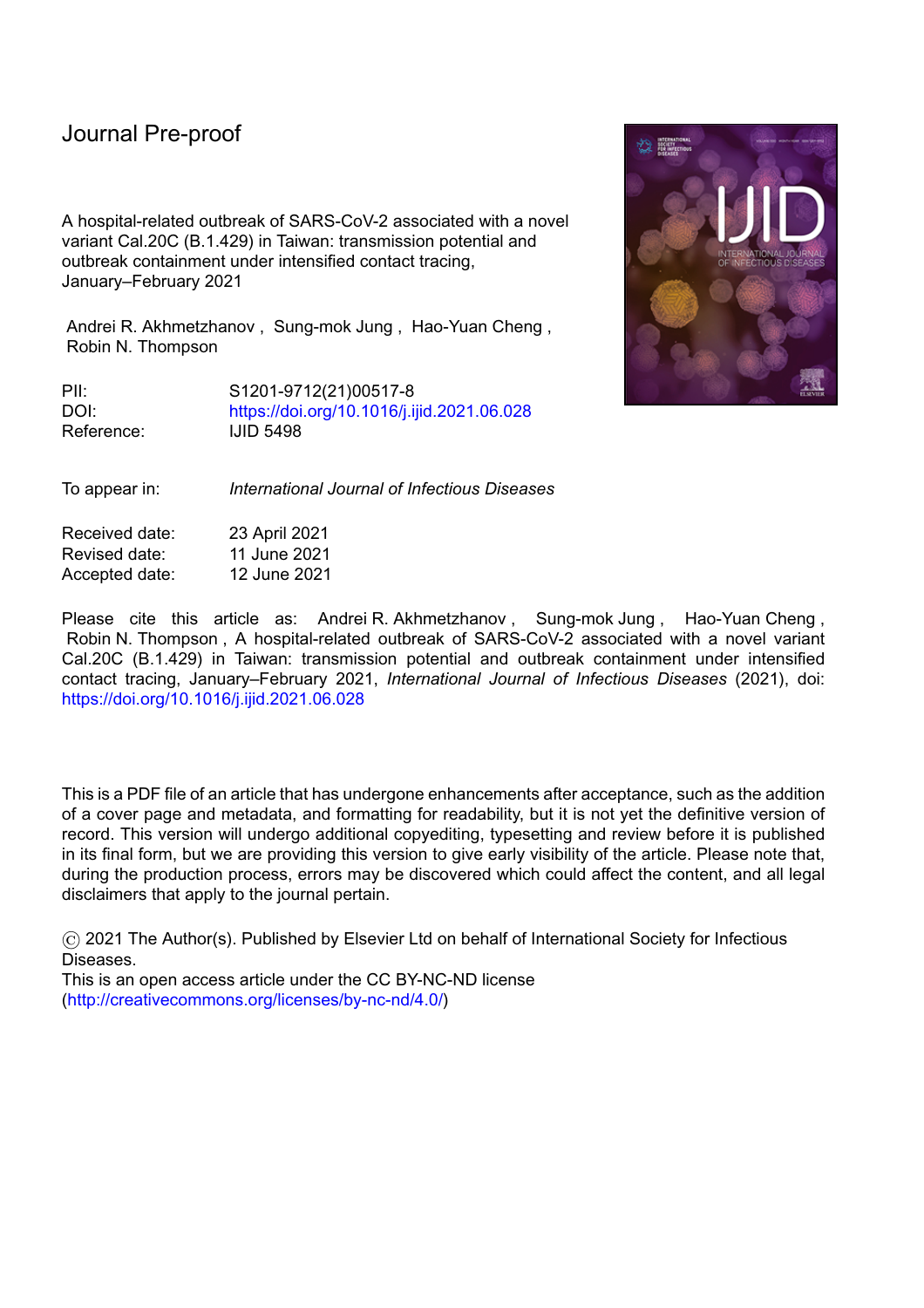l

**A hospital-related outbreak of SARS-CoV-2 associated with a novel variant Cal.20C (B.1.429) in Taiwan: transmission potential and outbreak containment under intensified contact tracing, January–February 2021**

**Andrei R. Akhmetzhanova,\* , Sung-mok Jungb,c , Hao-Yuan Cheng<sup>d</sup> , Robin N. Thompsone,f** <sup>a</sup> College of Public Health, National Taiwan University, 17 Xu-Zhou Road, Zhongzheng District,

Taipei, 10055, Taiwan

<sup>b</sup> School of Public Health, Kyoto University, Yoshidakonoecho, Sakyoku, Kyoto, 606-8501, Japan

<sup>c</sup> Graduate School of Medicine, Hokkaido University, Kita 15 Jo Nishi 7 Chome, Kita-ku,

Sapporo-shi, Hokkaido, 060-8638, Japan

<sup>d</sup> Epidemic Intelligence Center, Taiwan Centers for Disease Control, 6 Linsen South Road,

Zhongzheng District, Taipei, 10050, Taiwan

<sup>e</sup> Mathematics Institute, University of Warwick, Coventry, CV4 7AL, U.K.

<sup>f</sup>Zeeman Institute for Systems Biology and Infectious Disease Epidemiology Research,

University of Warwick, Coventry, CV4 7AL, U.K.

\* Corresponding author at: Global Health Program & Institute of Epidemiology and Preventive Medicine, College of Public Health, National Taiwan University, 17 Xu-Zhou Rd, Taipei 10055, Taiwan.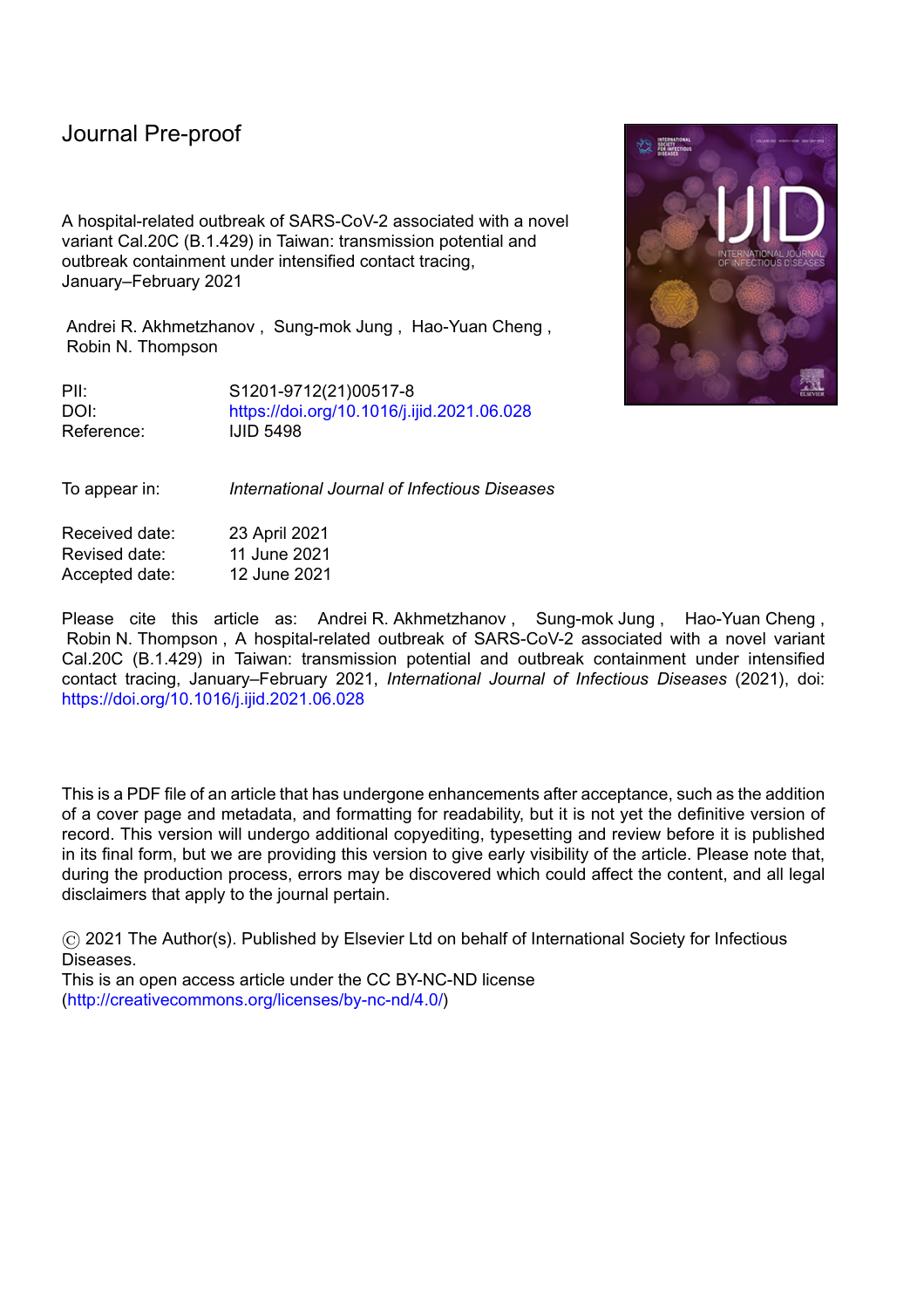Emails: akhmetzhanov@ntu.edu.tw (A.R. Akhmetzhanov), seductmd@gmail.com (S-m. Jung), drhao@cdc.gov.tw (H-Y. Cheng), robin.n.thompson@warwick.ac.uk (R.N. Thompson)

l

Journal Pricingion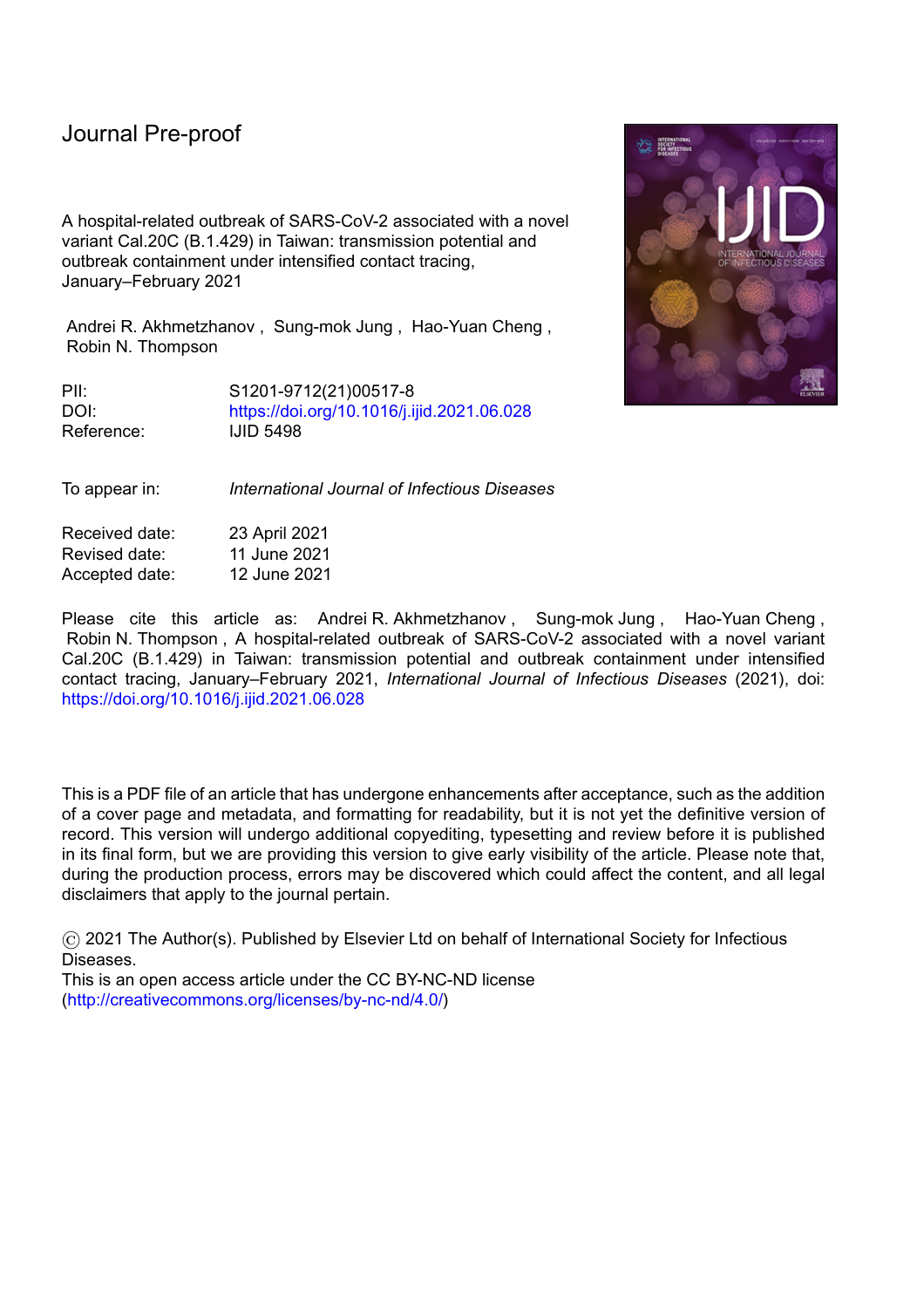l

#### **Abstract**

*Objectives*: A hospital-related cluster of 22 COVID-19 cases occurred in Taiwan in January– February 2021. Rigorous control measures were introduced and could only be relaxed once the outbreak was declared over. Each day after the apparent outbreak end, we estimated the risk of future cases occurring, to inform decision-making.

*Methods*: Probabilistic transmission networks were reconstructed and transmission parameters (the reproduction number *R* and overdispersion parameter *k*) were estimated. We estimated the reporting delay during the outbreak (Scenario 1). We also considered a counterfactual scenario with less effective interventions characterized by a longer reporting delay (Scenario 2). Each day, we estimated the risk of future cases under both scenarios.

*Results:* The values of *R* and *k* were estimated to be 1.30 (95% credible interval: 0.57,3.80) and 0.38 (0.12,1.20), respectively. The mean reporting delays considered were 2.5 days (Scenario 1) and 7.8 days (Scenario 2). The inferred probability of future cases occurring declined more quickly in Scenario 1 than Scenario 2.

*Conclusions*: Following outbreak containment, rigorous control measures allowed the outbreak to be declared over quickly. This highlights the need for effective interventions, not only to reduce cases during outbreaks but also to allow outbreaks to be declared over with confidence.

#### **Introduction**

As of 9 March 2021, Taiwan had confirmed fewer than 1,000 SARS-CoV-2 infections, of which 77 were locally acquired (Taiwan Centers for Disease Control, 2021). Following stringent border control measures, proactive contact tracing and case isolation, Taiwan's largest individual outbreak to date was a hospital-related outbreak that involved 22 cases and occurred in January-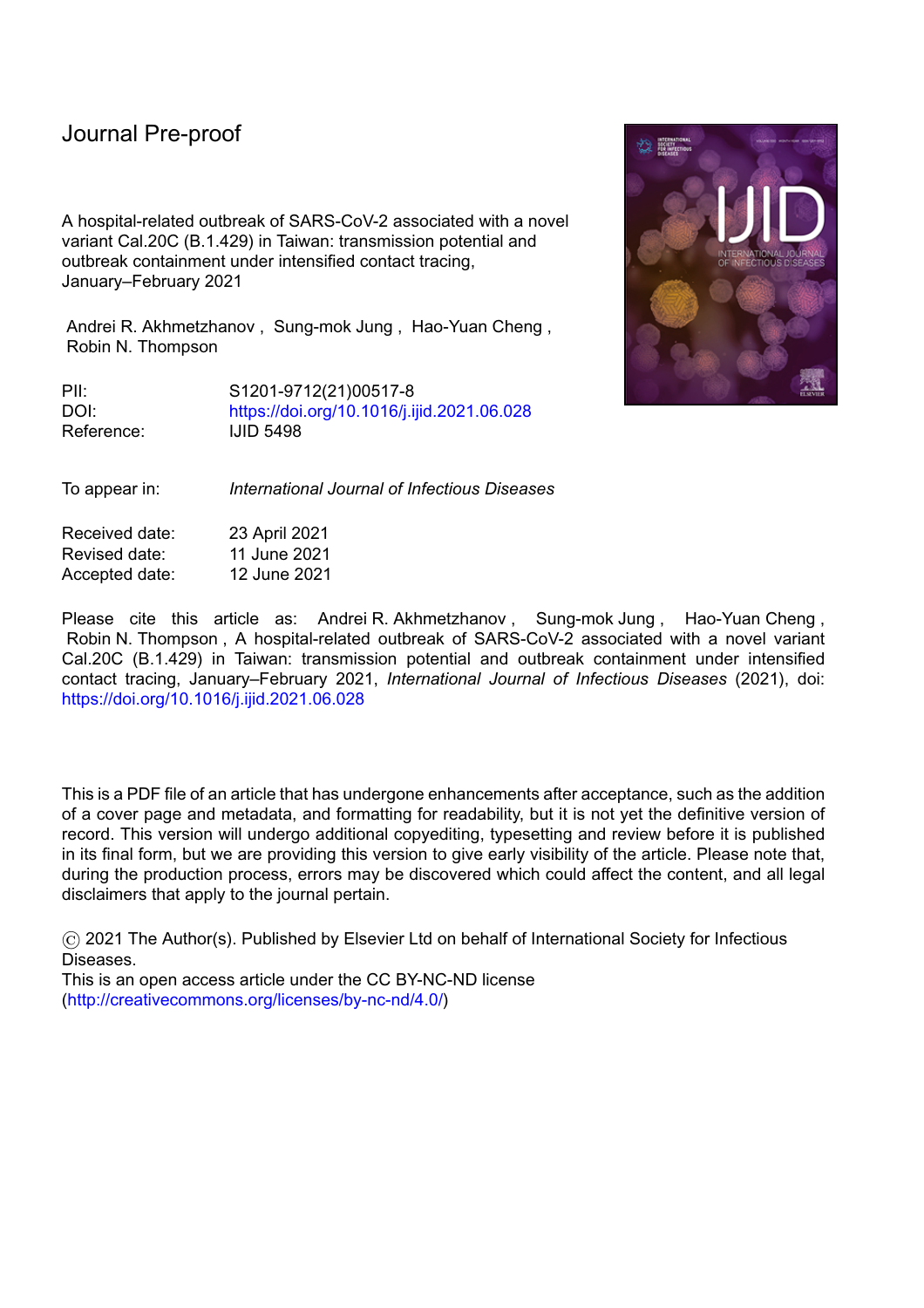l

February 2021. Despite successful containment of that outbreak, some aspects were concerning. First, the custom of wearing face masks, especially in hospital, was unable to fully prevent transmission in several instances (Central Epidemic Command Center, 2021b). Second, the source of infection for one of the infected inpatients was undetermined: that individual attended a hospital ward that was not included in a so-called "red zone", and he did not interact with other detected infected individuals (Central Epidemic Command Center, 2021a). Third, having implemented control measures at the time of the first suspected cases, additional cases continued to be seen 1–2 weeks afterwards. This led to further investigations into possible causes of the outbreak and required an end-of-outbreak determination (i.e., assessment of the probability that the outbreak was over—or, conversely, the probability that additional reported cases would occur in future) after the last case was reported (Djaafara et al., 2021, Nishiura et al., 2016, Parag et al., 2020).

Here, we provide a descriptive analysis of the outbreak and quantify viral transmissibility during that outbreak. We also present estimates of the probability that additional reported cases would occur in future, as obtained in real-time after the final case had been observed. As the time since the last observed case increases, the certainty that the outbreak is over increases. We consider two distinct scenarios when estimating the probability of future cases. Scenario 1 describes containment of the outbreak under intensified contact tracing, as was the situation during this outbreak. Under Scenario 1, proactive testing and quarantine of all close contacts of detected cases (and suspected cases) after epidemiological investigations was considered, so that cases are found quickly and transmission beyond individuals that attended hospital and their contacts was unlikely. Scenario 2 describes a situation with reduced contact tracing and testing, increasing the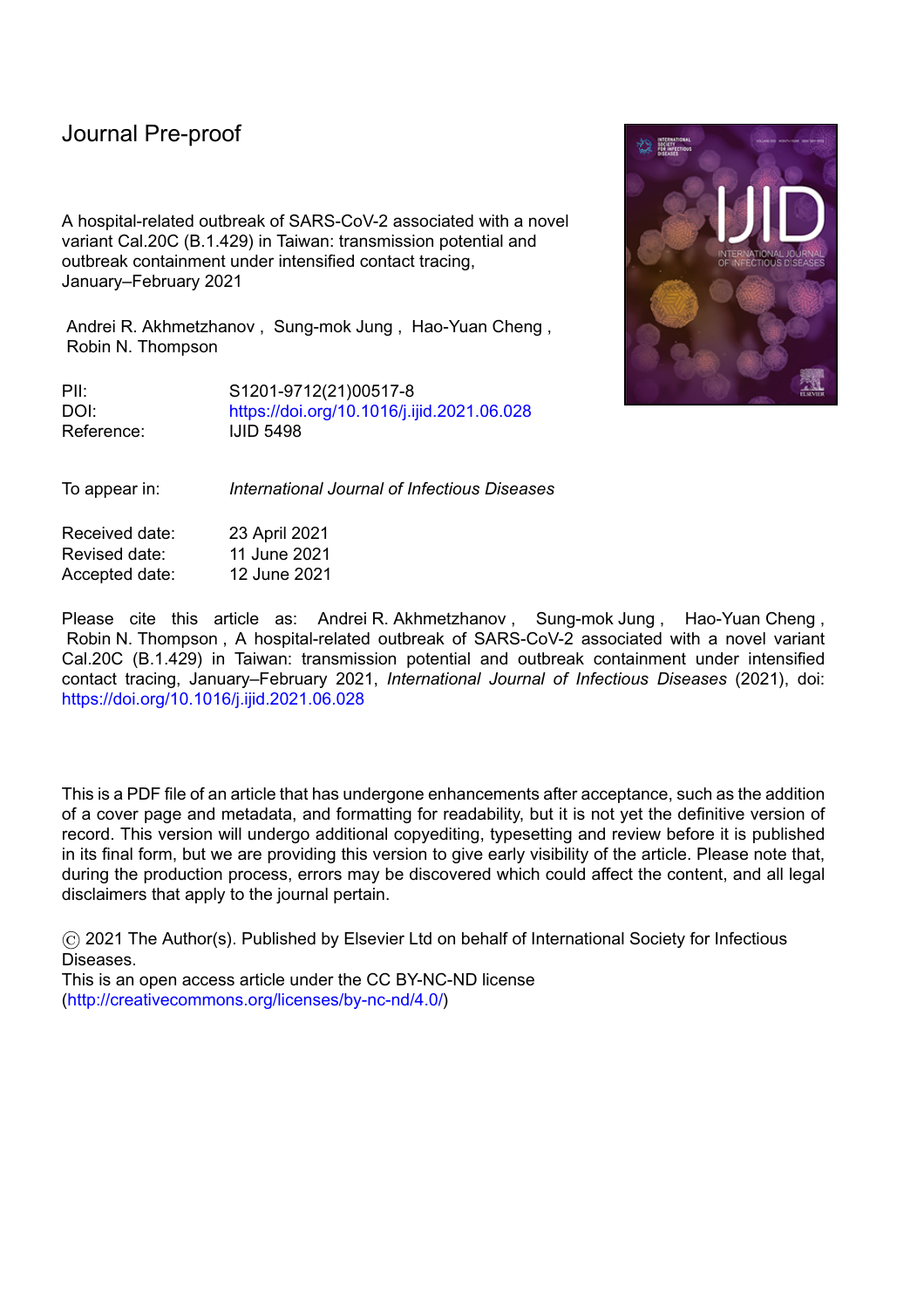l

risk of transmission into the wider community with some chains of transmission potentially remaining untraced. In our analysis, these scenarios are assessed by implementing two different reporting delays, which represent the time periods from symptom onset to case confirmation. The reporting delay under Scenario 1 is shorter than under Scenario 2 due to efficient case identification and isolation (Tian et al., 2021).

#### **Materials and Methods**

#### *Outbreak investigation*

A cluster of locally acquired SARS-CoV-2 infections occurred in Taiwan in January–February 2021. This cluster originated in a hospital and involved 22 reported cases (Figure 1). The first two cases to be detected, a doctor (B1.1) and his household and work contact (B1.2), were suspected positive and tested on 11 January. They were then confirmed positive the following day. The authorities acted proactively by testing their close contacts on 11 January, ordering a two-week home isolation of all close contacts, restricting hospital admissions, and arranging for a second round of health inspections three days later. Regular press conferences raised public awareness and ensured that the local community remained vigilant throughout the outbreak.

The index case (A0) was a Taiwanese female in her 60s who travelled to the United States in October 2020 and returned to Taiwan on 27 December 2020. Having tested negative for SARS-CoV-2 infection within three days before her flight, she developed initial symptoms on 29 December while in quarantine. She was later hospitalized and was placed on a ventilator. During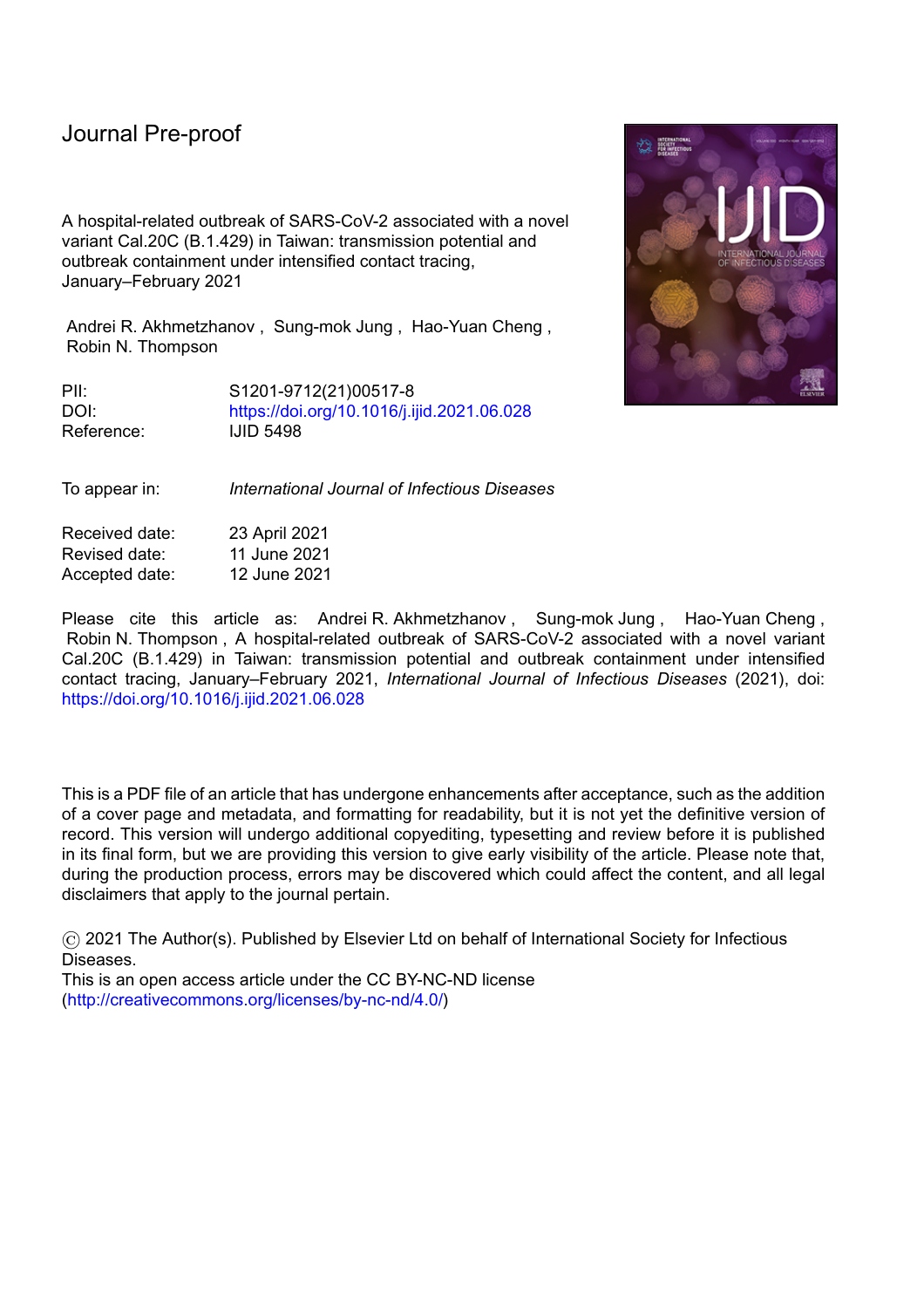l

her treatment, a doctor (B1.1) was exposed to the virus on 4 January 2021 and experienced initial mild symptoms on 8 January. The virus further spread to his household contact B1.2 and other medical personnel, most likely due to work-related interactions between B1.1, B2, and B3 on 10 January. The chains of transmission that followed then included three other work-related infections (B4–6), three infections of attending inpatients (C1.1, D1.1, E1) and transmission in their households. Household transmission accounted for 12 cases (57%), with the family cluster of B4.1 involving all seven family members including one death. In total, two deaths (B4.4, D1.1) occurred.

All cases were epidemiologically linked through contact tracing, except for an inpatient (D1.1) who had no record of contact with any known infected individual in the hospital. This suggests that his infection was likely due to either indirect transmission (e.g. via a contaminated surface from a known source) or from an undetected case. The same route of transmission could have occurred for infection of B2 by B1.1, since both individuals were wearing masks during their interaction (one of which was a highly effective surgical N95 mask).

One individual (C1.2) was pre-symptomatic when testing positive, with onset of symptoms two days later. Two infected individuals remained asymptomatic throughout infection. At least one pre-symptomatic transmission occurred: a foreign nurse (B6) was exposed to the virus on 7 January while interacting with B1.1, one day before B1.1 developed symptoms. Unlike the family cluster of B4.1, where the secondary attack rate was 100%, the employer of B6 and all his family members tested negative despite their close contact with infected case B6. Genetic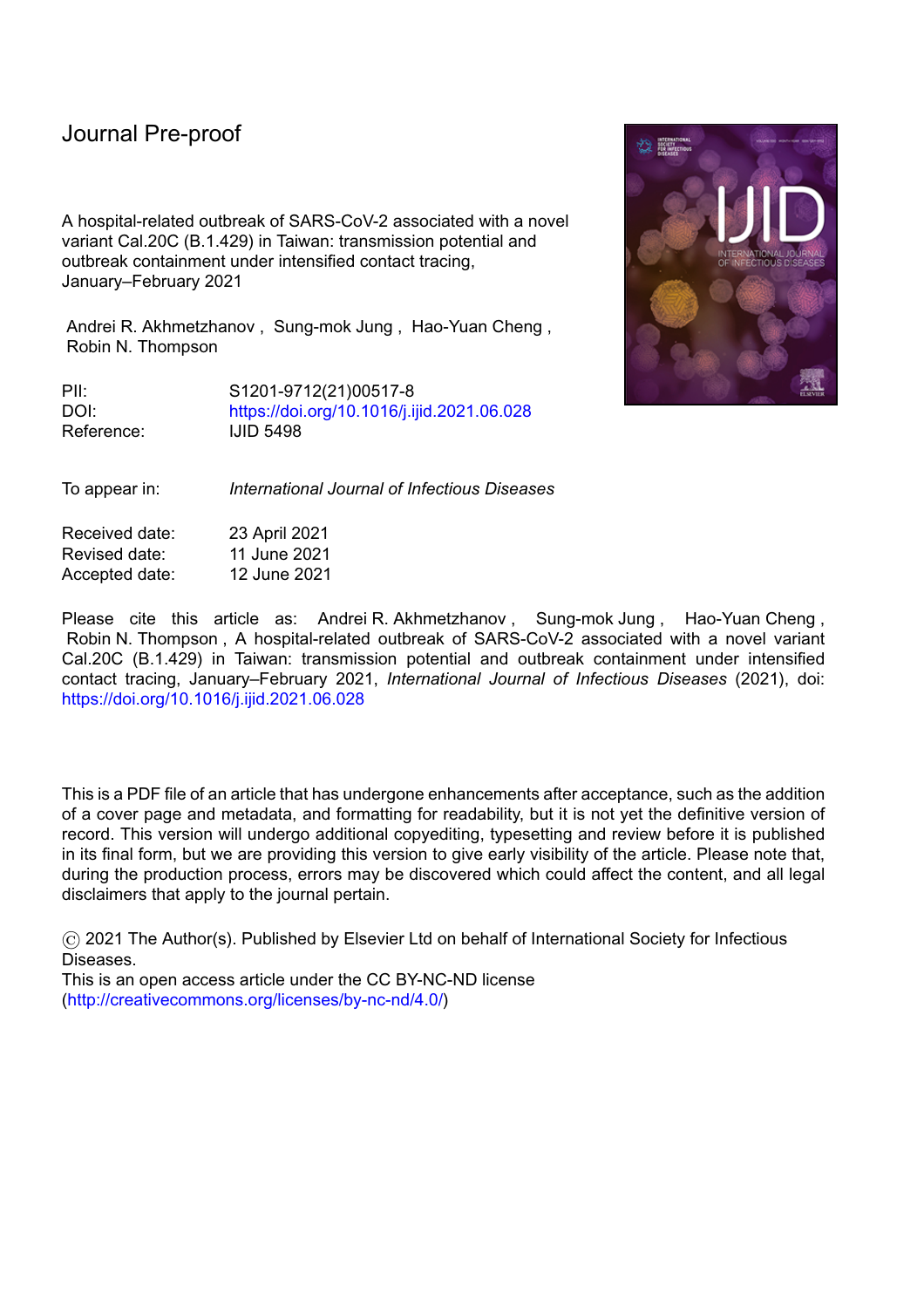sequencing of a subset of cases from the outbreak identified a novel variant Cal.20C (lineage B.1.429), originated in Southern California in 2020 (GISAID, 2021, Zhang et al., 2021).

l

#### *Reconstruction of the transmission network and estimation of the transmission potential*

We characterized the transmission potential of this novel variant by analyzing the offspring distribution, which describes the number of secondary infections per primary case. We fitted a negative-binomial distribution with mean and overdispersion parameter *k* (Riou and Althaus, 2020). The reproduction number describes the average number of secondary infections per primary case, while measures variability in the number of secondary infections and quantifies the potential for superspreading (which is more likely to occur for lower values of ).

First, we applied the Wallinga-Teunis (WT) method **(Wallinga and Teunis, 2004)** to resolve the uncertainty in transmission patterns in family clusters by incorporating the serial interval distribution from (Nishiura et al., 2020), which is similar to other reported estimates (Biggerstaff et al., 2020, Hart et al., 2021). The pairings of infectees to their infectors were known for 12 secondary cases as a result of epidemiological investigations:

{  $\{$  ,  $}, \{$  ,  $\{ \}$ , and

{ }. We assigned the infection of case D1.1, an inpatient who attended the hospital in the first week of the outbreak, to case B1.1, given the timing and that only case B1.1 was symptomatic at that time. All other potential infectors (B2, B3, B4.1, B5, and B6) developed initial symptoms more than two days after the visit of D1.1 to the hospital (Figure 1). The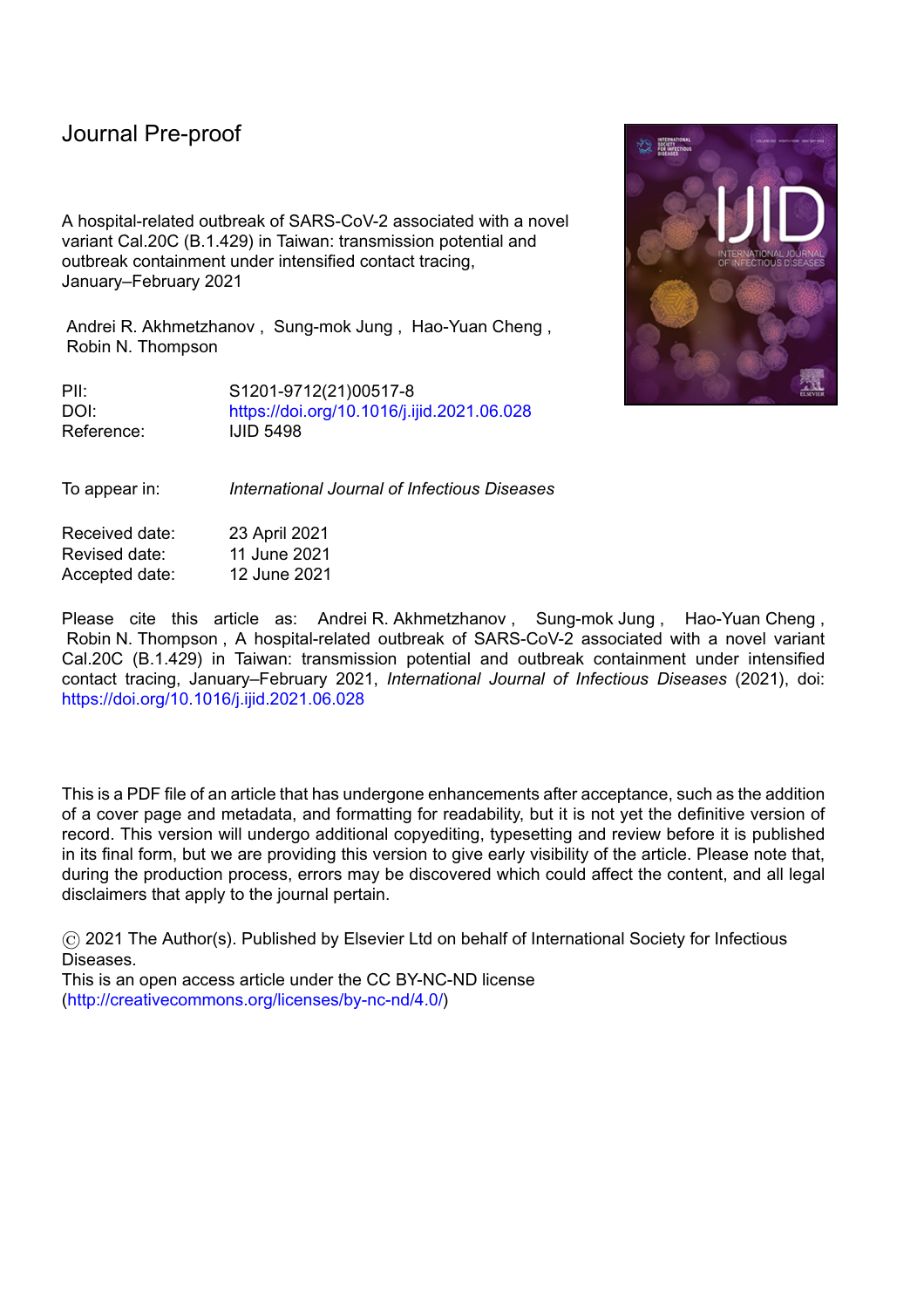infectors of the other nine cases (excluding the index case A0) were uncertain, with the following

l

| possibilities: { $\}$ , { $\}$ , { $\}$                                                          |  |  |  |  |  |  |                          |                                                   | $\overline{\phantom{a}}$ |  |
|--------------------------------------------------------------------------------------------------|--|--|--|--|--|--|--------------------------|---------------------------------------------------|--------------------------|--|
| $\}$ , { $\}$ , { $\}$<br>$\{$                                                                   |  |  |  |  |  |  | $\hspace{1.5cm} \bigr\}$ |                                                   |                          |  |
| $\{$                                                                                             |  |  |  |  |  |  |                          | $\}$ { }, and { }, and { } }. Almost all of these |                          |  |
| transmissions (except for infection of case B5) may have been due to household transmission,     |  |  |  |  |  |  |                          |                                                   |                          |  |
| and so exact determination of who-infected-whom is impossible. The infector of case B5 could     |  |  |  |  |  |  |                          |                                                   |                          |  |
| not be identified precisely as that transmission likely occurred in the workplace, where case B5 |  |  |  |  |  |  |                          |                                                   |                          |  |
| contacted multiple possible infectors. Under the WT method, for each of those nine infectees,    |  |  |  |  |  |  |                          |                                                   |                          |  |
| we selected an infector from their lists of potential infectors based on probabilistic sampling. |  |  |  |  |  |  |                          |                                                   |                          |  |
| The likelihood that case (with symptoms onset at time) infected case, relative to the            |  |  |  |  |  |  |                          |                                                   |                          |  |
| likelihood that any other potential infector infected case, was given by:                        |  |  |  |  |  |  |                          |                                                   |                          |  |

$$
\begin{array}{c}\n \left\{\n \begin{array}{c}\n \searrow \\
 \left\{\n \end{array}\n \right\}\n \end{array}
$$
\n(1)

where { } represents the serial interval distribution modeled by a Weibull distribution with the mean days (i.e. ) and shape parameter

(Nishiura et al., 2020).

Second, we determined the number of transmissions from each primary case in any probabilistic realization of the transmission network. We fitted a negative binomial probability mass function to each resulting distribution, with mean and overdispersion parameter .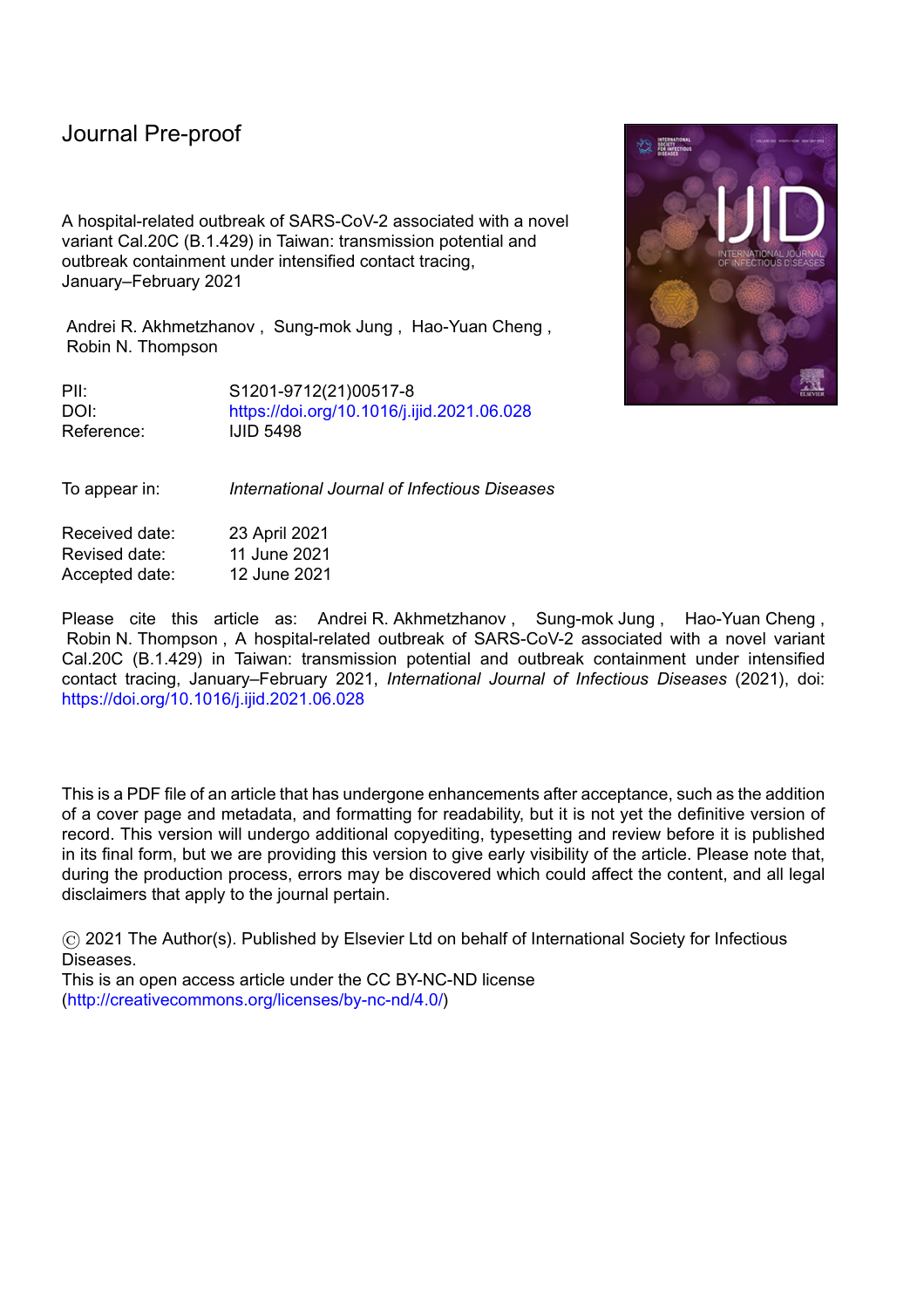#### *Generation-based reproduction number*

l

The reconstructed transmission networks allowed us to make a probabilistic assignment of generation membership to cases and derive the generation-based reproduction number, (Akhmetzhanov et al., 2018, Worden et al., 2020). Given a particular network, each node (i.e. each case) was assigned to a generation, where the value of represents the number of links from that node to the index case A0. The node A0 was placed at the root of the network and assigned to generation 0. To derive the generation-based reproduction number, we divided the number of transmissions generated by cases in generation  $\&$  by the number of cases in that generation. Hence, the reproduction number for the final generation ( was exactly zero. The reproduction number for generation zero was equal to one. Because the transmission networks were generated probabilistically, each was also characterized by a posterior distribution.

# *Estimation of the reporting delay*

Fitting the reporting delay distribution with a mixture of three shifted distributions (gamma, Weibull, and lognormal), we estimated the mean reporting delay for this outbreak (under the intensive measures that were in place for this outbreak – Scenario 1). We also considered a counterfactual scenario (Scenario 2) in which public health measures are less rigorous. Rather than attempting to model the wide range of possible effects of less rigorous contact tracing and case isolation, in Scenario 2 we simply set the reporting delay to be longer than in Scenario 1. In Scenario 2, we set the mean reporting delay by estimating its value using data for all local cases reported in Taiwan since the beginning of 2020.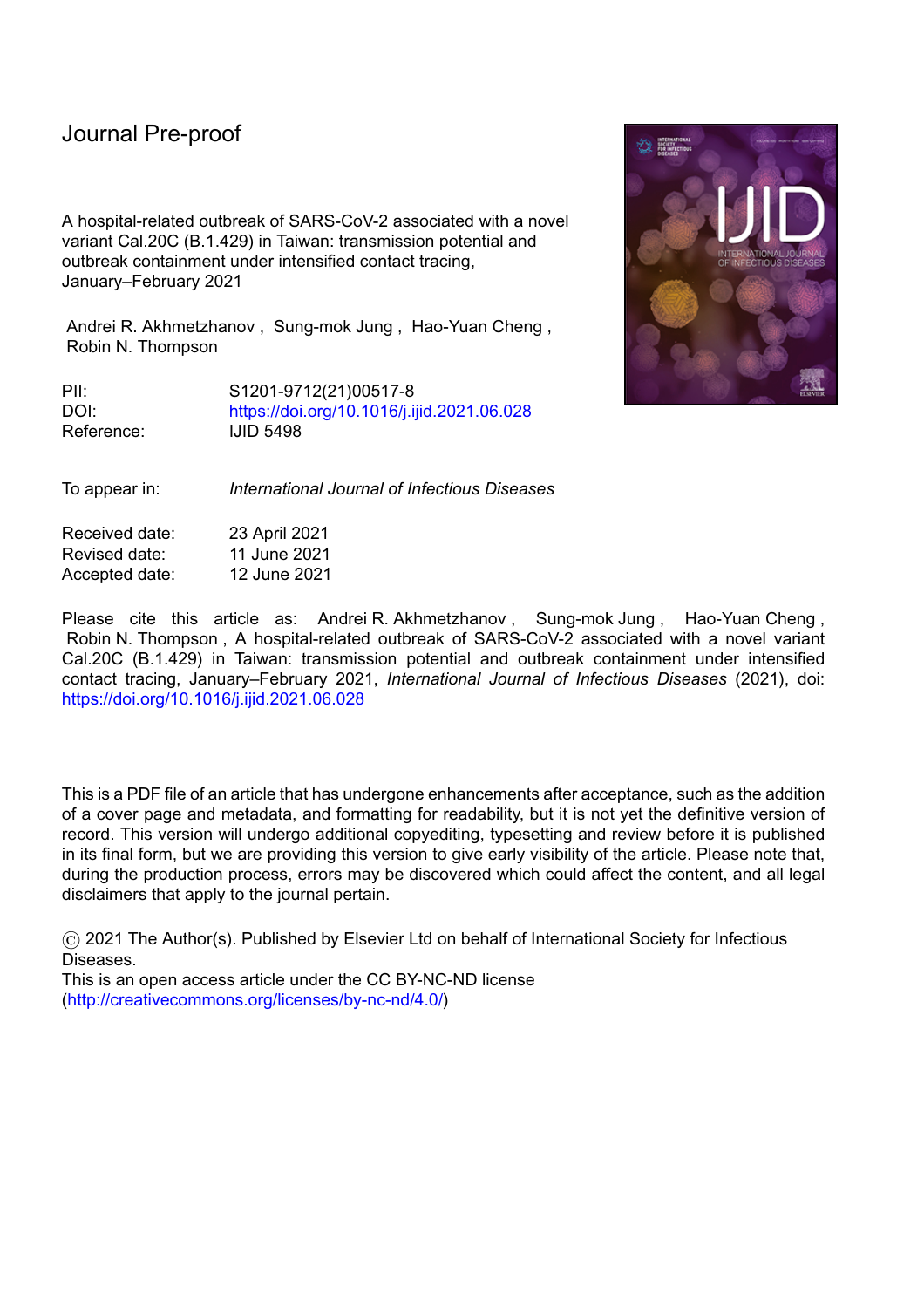l

Specifically, for each scenario, we extracted data describing dates of symptoms onset and confirmation for all symptomatic cases. The number of extracted cases was for Scenario 1 and for Scenario 2. The likelihood was given by a mixture of three component likelihoods with respective weights (and right truncation at the time of the latest update :

$$
\begin{array}{cccc}\n\{ & \} & & \{ & \} \\
\{ & \} & & \{ & \} \\
\{ & \} & & \{ & \} \\
\{ & \} & & \{ & \} \\
\{ & \} & & \{ & \} \\
\{ & \} & & \{ & \} \\
\{ & \} & & \{ & \} \\
\{ & \} & & \{ & \} \\
\{ & \} & & \{ & \} \\
\{ & \} & & \{ & \} \\
\{ & \} & & \{ & \} \\
\{ & \} & & \{ & \} \\
\{ & \} & & \{ & \} \\
\{ & \} & & \{ & \} \\
\{ & \} & & \{ & \} \\
\{ & \} & & \{ & \} \\
\{ & \} & & \{ & \} \\
\{ & \} & & \{ & \} \\
\{ & \} & & \{ & \} \\
\{ & \} & & \{ & \} \\
\{ & \} & & \{ & \} \\
\{ & \} & & \{ & \} \\
\{ & \} & & \{ & \} \\
\{ & \} & & \{ & \} \\
\{ & \} & & \{ & \} \\
\{ & \} & & \{ & \} \\
\{ & \} & & \{ & \} \\
\{ & \} & & \{ & \} \\
\{ & \} & & \{ & \} \\
\{ & \} & & \{ & \} \\
\{ & \} & & \{ & \} \\
\{ & \} & & \{ & \} \\
\{ & \} & & \{ & \} \\
\{ & \} & & \{ & \} \\
\{ & \} & & \{ & \} \\
\{ & \} & & \{ &
$$

where is the time difference between confirmation and symptom onset for case . Because the extracted data contained only the dates of symptom onset and confirmation we assumed that the priors for the times of symptom onset and confirmation were uniformly distributed within those days: and . Some observed were negative, so that the reporting delay distributions were modeled by either shifted gamma, Weibull, or lognormal distributions ( ). The function denoted the probability density function (PDF):

$$
\{ \qquad \} \tag{4}
$$

where is the shift of distribution  $($ ), and are the mean and standard deviation of the distribution . To improve the convergence of the mixture model, we assumed that parameters { } were common to the three distributions, as has been proposed elsewhere for Bayesian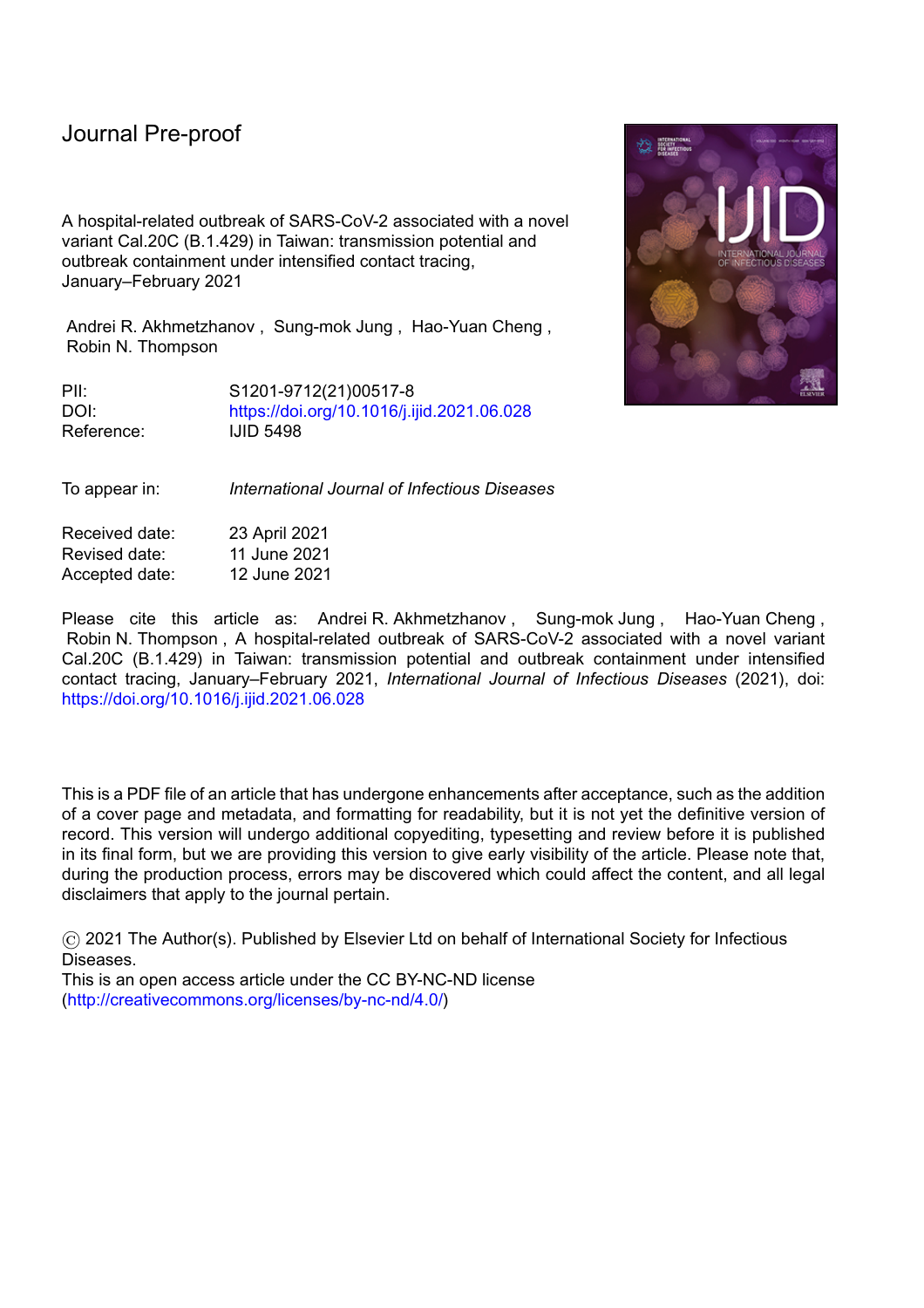model averaging (Akhmetzhanov, 2021, Keller and Kamary, 2018). denoted the cumulative distribution function (CDF). The truncation time was set to 12 April 2021.

l

The relative weightings of the different component distributions were defined using the formula:



*End-of-outbreak probability*

On a given day, to estimate whether or not the outbreak was already over, we used a previously described method devised by Linton *et al.* (Linton et al., 2021). First, we considered the epidemic curve up to the time of report with dates of symptom onsets for all symptomatic cases . The probability that one or more new cases will be reported after day is defined by the following expression:

$$
[\qquad \qquad ]\qquad \qquad (6)
$$

In this expression, is the number of cases reported on day and is the probability of transmissions occurring from a primary case , which follows a negative binomial distribution with mean and overdispersion parameter as described above. The function represents the CDF for the probability that an individual infected by case reports infection by time . This function is therefore the CDF of a convolution of the serial interval and the reporting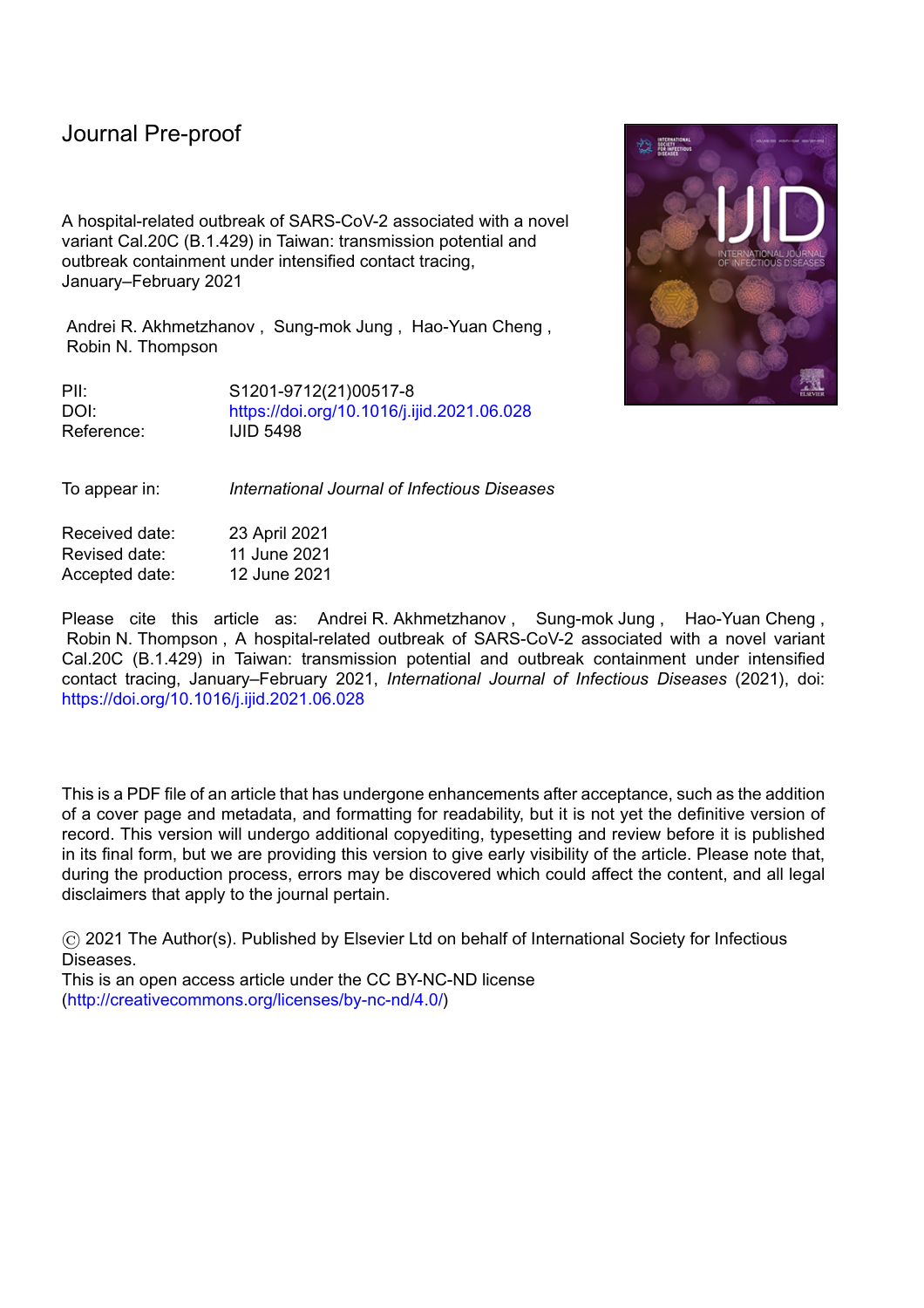delay. For each potential infectee, the reporting delay was selected at random from the three distributions described above according to the probabilities (5).

l

# *Technical details*

R 4.1.0 (R Development Core Team, 2021) and CmdStan 2.27.0 (Stan Development Team, 2021) were used to conduct the main analysis; Python 3.6 was used for statistical inference of the generation-based reproduction number. Reproducible code for this study is available on GitHub at https://github.com/aakhmetz/Taiwan-COVID19-end-of-outbreak-JanFeb2021. All derived estimates of model parameters and the results of sensitivity analyses can also be found in Supplementary Materials (Supplementary Tables 1–2, Supplementary Figures 1–3).

#### **Results**

Our statistical inference of the offspring distribution identified the median estimate to be 1.30 (95% credible interval (CI): 0.57, 3.80) and median estimate to be 0.38 (95% CI: 0.12, 1.20). The generation-based reproduction number (i.e., the expected number of transmissions arising from an infector in a specific generation of the transmission chain, where patient A0 represents generation 0) declined throughout the outbreak from generation 1 onwards. In generation 1, the generation-based reproduction number was estimated to be 6, falling below 1 by generation 3 (Supplementary Figures 4–5; Supplementary Table 2). Inspection of probabilistic transmission networks (Supplementary Figure 6) confirmed a high value of the case reproduction number, *R*,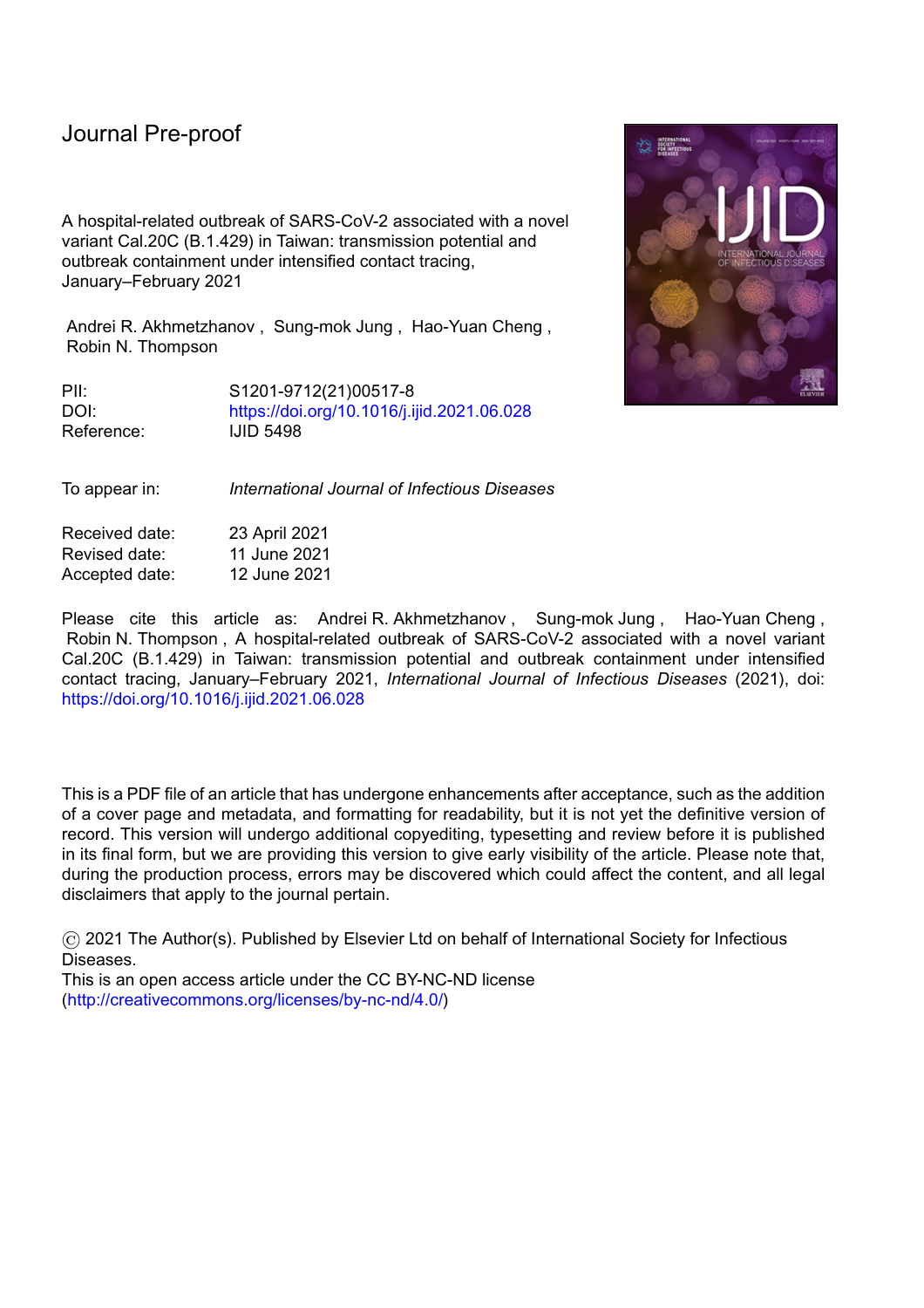l

for B1.1, but also supported sequential transmission of the virus within households resulting in a greater estimated value of compared to earlier studies (Bi et al., 2020, Endo et al., 2020, Nakajo and Nishiura, 2021). A previous study by Ng *et al.* (Ng et al., 2020) involved an analysis of data from Taiwan from 2020, and found an estimated value of that was substantially larger, in part due to the small sample size in their analysis (the posterior mean of was 19.20).

We estimated the mean reporting delay for the outbreak (under the intensive measures that were in place for this outbreak – Scenario 1) to be 2.5 days (95% CI:  $1.8$ , 3.5) with standard deviation (SD) 1.6 days (95% CI: 1.1, 2.9). Under counterfactual Scenario 2, where we instead estimated the mean reporting delay for all local cases reported in Taiwan since the beginning of 2020, the mean reporting delay was 7.8 days (95% CI: 6.2, 10.1) with SD 7.8 days (95% CI: 5.7, 13.2). Because of a small number of negative delays (i.e. some individuals were detected prior to developing symptoms), the distributions were shifted approximately 1 day earlier as a result of the model fitting (1.0 day (95% CI: 0.2, 2.9) for Scenario 1 and 0.8 days (95% CI: 0.1, 2.0) for Scenario 2). The observed difference in mean reporting delays between Scenario 1 and Scenario 2 can be attributed to different ways in which cases were detected. Under Scenario 1, cases were detected quickly by contact tracing, whereas under Scenario 2 cases were detected by both contact tracing and symptom-based surveillance (Bi et al., 2020).

Incorporating the posterior distributions for the serial interval (Nishiura et al., 2020) and the reporting delay in the formula for the end-of-outbreak probability (equation (6)), following the final case reported in this outbreak we observed a sharper decline in the estimated probability that new cases will be reported in future under Scenario 1 than Scenario 2 (green and black lines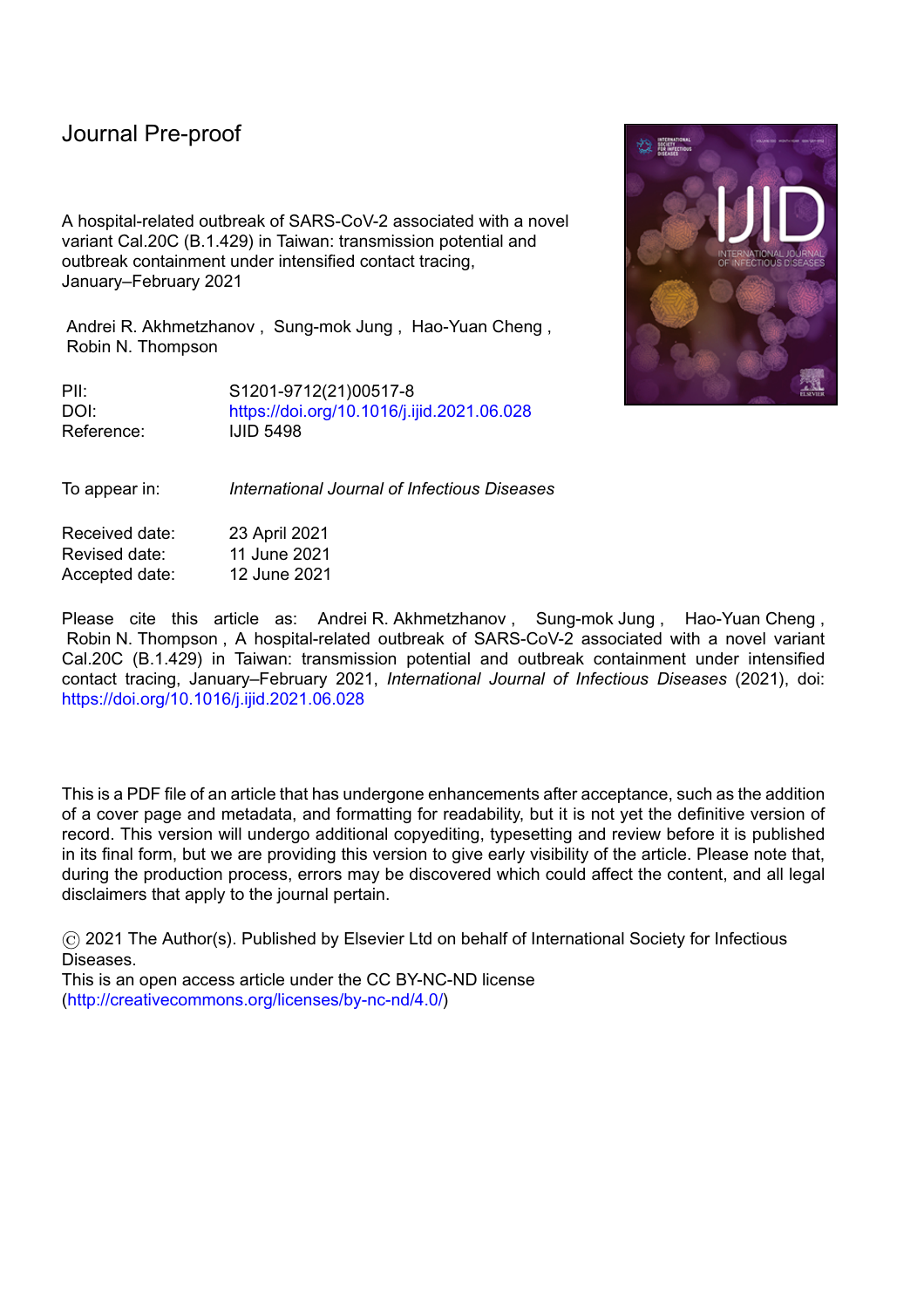l

and regions in Figure 2). Ten days after the last reported case, on 19 February this probability (reported here as a percentage) dropped to 24.7% under Scenario 1 compared to 79.7% under Scenario 2. Depending on the policy-maker's "acceptable risk", different thresholds in this probability could be chosen before declaring an outbreak over (Thompson et al., 2019). For instance, if a threshold of 10% is chosen, the outbreak could have been declared over on 24 February under Scenario 1 compared to a later date of 18 March under Scenario 2. Sensitivity analyses are presented for different values of and , as well as different reporting delay distributions for Scenario 2, in the Supplementary Material, indicating qualitatively similar results. In each case, more rigorous control measures (characterized by a shorter reporting delay) allow policy-makers to be confident that the outbreak is over sooner after the final reported case.

#### **Conclusions**

In summary, our results suggest that the rigorous public health measures that were in place allowed the outbreak end to be declared around three weeks earlier than if these intensive measures were not introduced. Stringent control measures allowed policy-makers to be confident that the epidemic was over earlier compared to a scenario with less intense measures. However, even with strict control measures, public vigilance was required for 2–3 weeks after the final reported case until total confidence that the outbreak was over was achieved (Figure 2).

We conclude that proactive countermeasures and high public compliance contributed to efficient containment and a high confidence that the hospital-related outbreak in Taiwan was over by mid-February 2021. We note that later identification of the outbreak could have led to larger number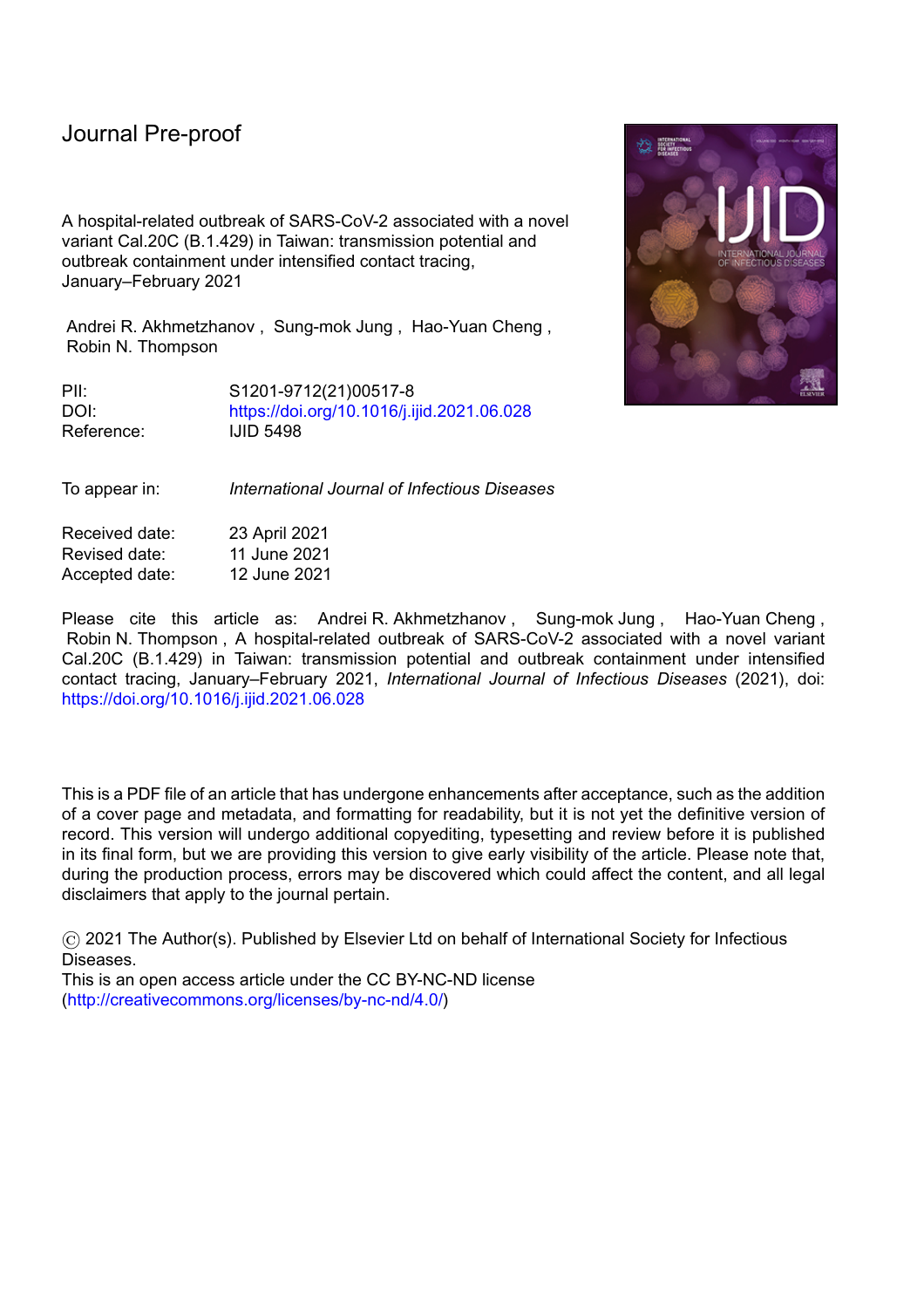of infections (Akhmetzhanov, 2020, Liu et al., 2020), and therefore potentially a later end-ofoutbreak declaration.

l

#### **Ethical Approval**

The present study used publicly available data, and thus, did not require ethical approval.

### **Declaration of interests**

 $\boxtimes$  The authors declare that they have no known competing financial interests or personal relationships that could have appeared to influence the work reported in this paper.

### **Acknowledgments**

We thank Taiwan public health authorities and institutions for surveillance, laboratory testing, epidemiological investigations, and data collection. We are grateful to two anonymous reviewers for their helpful comments. A.R.A. also thanks Yin-Chin Fan and Yun-Chun Wu (National Taiwan University) for discussions about this topic.

### **Conflict of Interest**

We declare that we have no conflict of interest.

**Funding Source**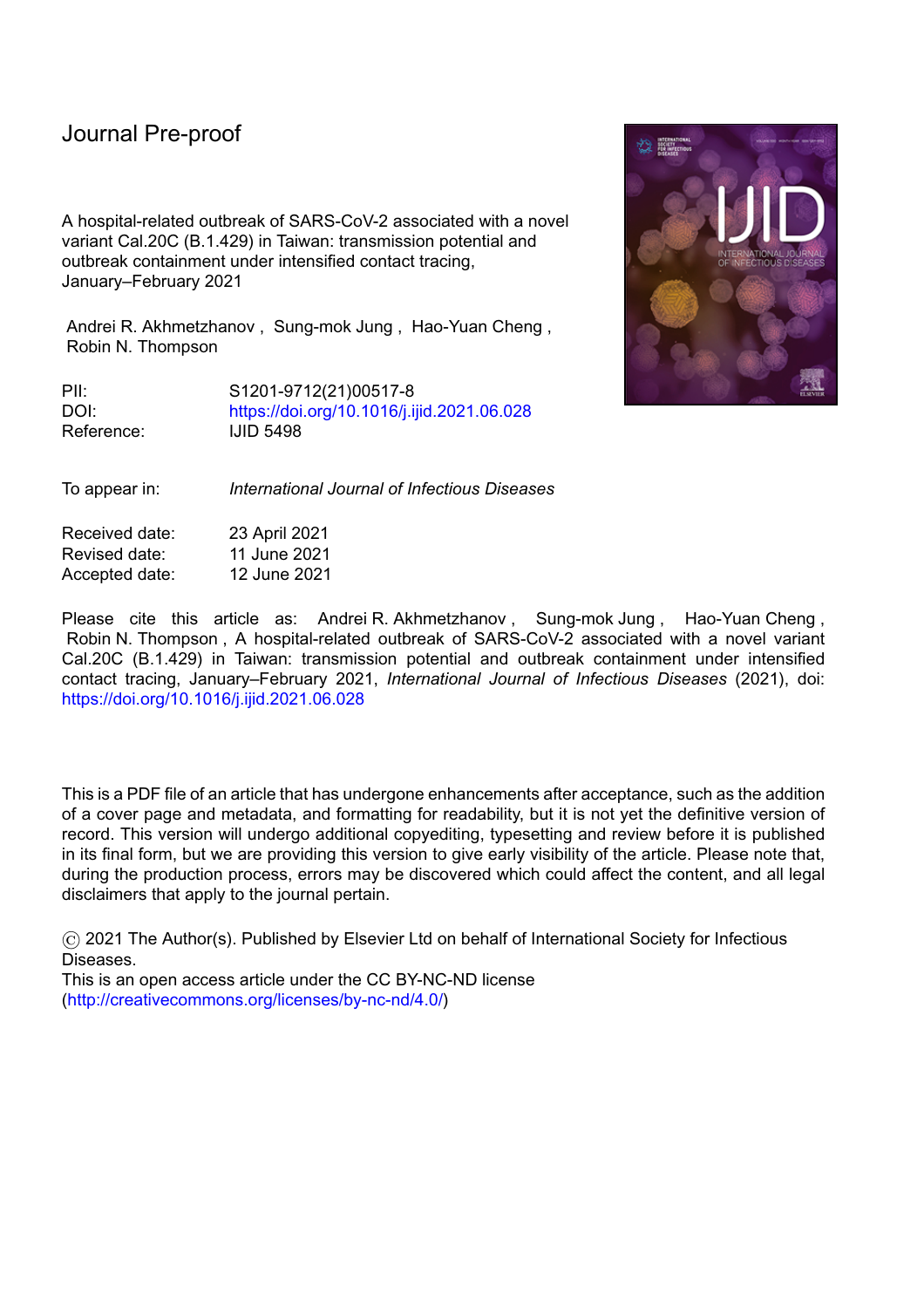S-m.J. received funding from the Japan Society for the Promotion of Science (JSPS) via a KAKENHI grant (20J2135800).

l

#### **References**

Akhmetzhanov AR. Large SARS-CoV-2 Outbreak Caused by Asymptomatic Traveler, China. Emerg Infect Dis 2020;26(12):3106.

Akhmetzhanov AR. Estimation of delay-adjusted all-cause excess mortality in the USA: March– December 2020 (Submitted). Epidemiol Infect 2021.

Akhmetzhanov AR, Lee H, Jung S-m, Kinoshita R, Shimizu K, Yoshi K, et al. Real time forecasting of measles using generation-dependent mathematical model in Japan, 2018. PLoS Curr Outbreaks 2018;10.

Bi Q, Wu Y, Mei S, Ye C, Zou X, Zhang Z, et al. Epidemiology and transmission of COVID-19 in 391 cases and 1286 of their close contacts in Shenzhen, China: a retrospective cohort study. Lancet Infect Dis 2020;20(8):911-9.

Biggerstaff M, Cowling BJ, Cucunubá ZM, Dinh L, Ferguson NM, Gao H, et al. Early insights from statistical and mathematical modeling of key epidemiologic parameters of COVID-19. Emerg Infect Dis 2020;26(11).

Central Epidemic Command Center. COVID-19 press conference of 5 February 2021 (in Chinese); 2021a. Available from: https://youtu.be/SLMJIV6ncBI. [Accessed 12 April 2021].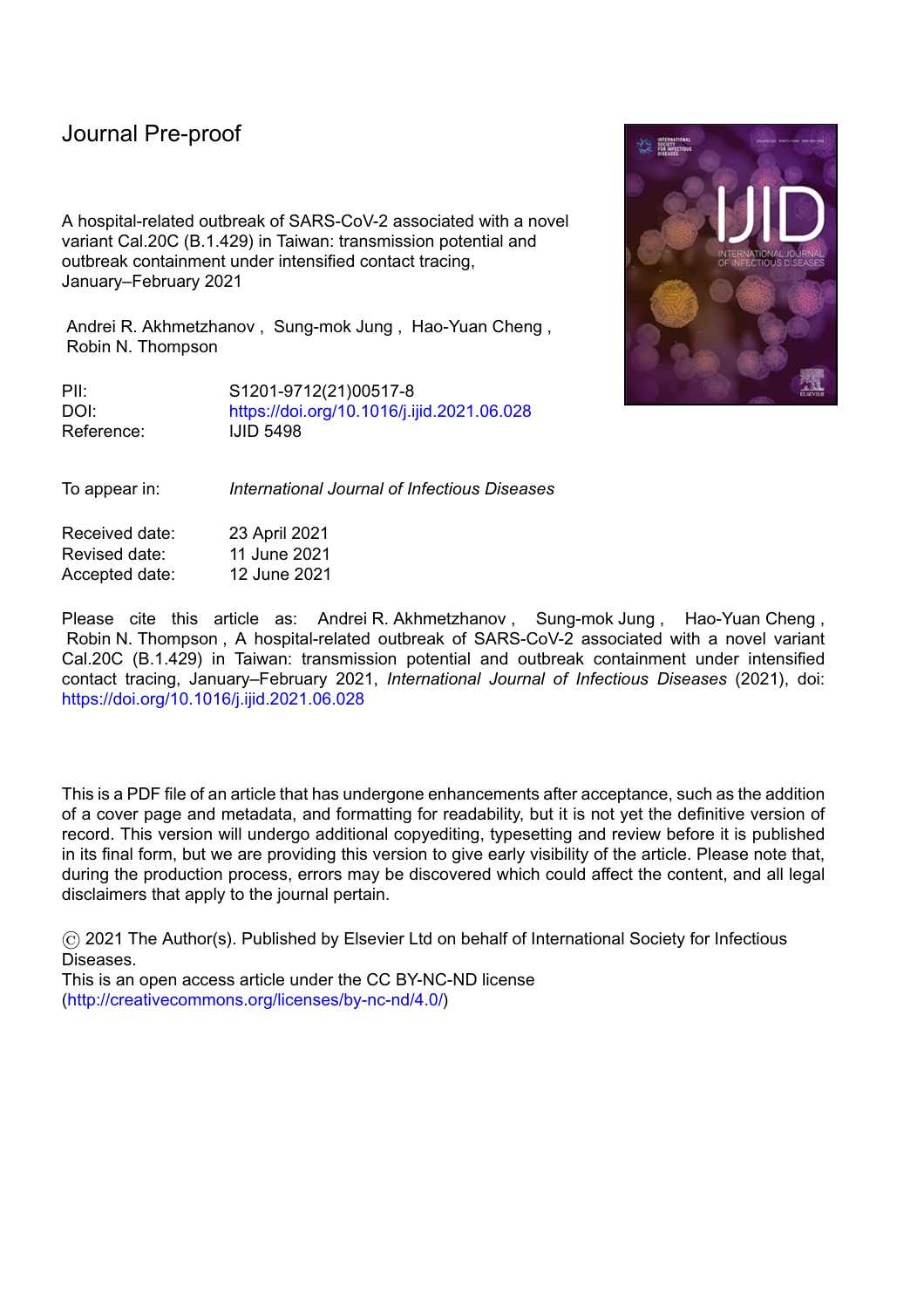Central Epidemic Command Center. COVID-19 press conference of 17 January 2021 (in Chinese); 2021b. Available from: https://youtu.be/LvGoNhe2lXw. [Accessed 12 April 2021].

l

Djaafara BA, Imai N, Hamblion E, Impouma B, Donnelly CA, Cori A. A quantitative framework for defining the end of an infectious disease outbreak: application to Ebola virus disease. Am J Epidemiol 2021;190(4):642-51.

Endo A, Centre for the Mathematical Modelling of Infectious Diseases COVID-19 Working Group, Abbott S, Kucharski AJ, Funk S. Estimating the overdispersion in COVID-19 transmission using outbreak sizes outside China [version 3; peer review: 2 approved]. Wellcome Open Res 2020;5.

GISAID. Accession numbers of first 3 samples: EPI\_ISL\_956329, EPI\_ISL\_956330, EPI\_ISL\_1020315. 2021.

Hart WS, Maini PK, Thompson RN. High infectiousness immediately before COVID-19 symptom onset highlights the importance of continued contact tracing. eLife 2021;10.

Keller M, Kamary K. Bayesian model averaging via mixture model estimation. arXiv 2018. Linton NM, Akhmetzhanov AR, Nishiura H. Localized end-of-outbreak determination for coronavirus disease 2019 (COVID-19): examples from clusters in Japan. Int J Infect Dis 2021;105:286-92.

Liu J, Huang J, Xiang D. Large SARS-CoV-2 outbreak caused by asymptomatic traveler, China. Emerg Infect Dis 2020;26:2260-3.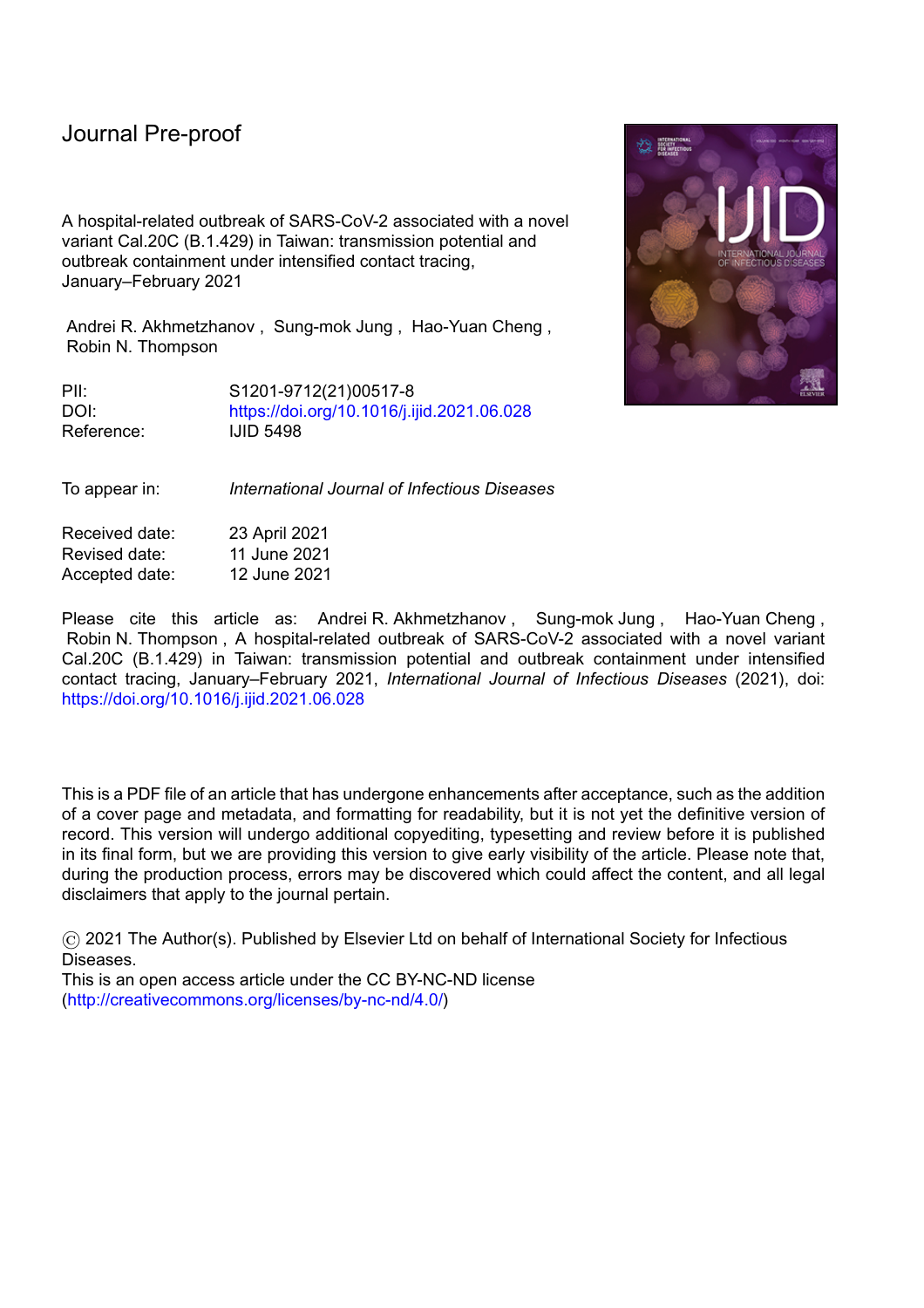Nakajo K, Nishiura H. Transmissibility of asymptomatic COVID-19: Data from Japanese clusters. Int J Infect Dis 2021;105:236-8.

Ng T, Cheng H, Chang H, Liu C, Yang C, Jian S, et al. Effects of case- and population-based

COVID-19 interventions in Taiwan. medrxiv 2020.

l

Nishiura H, Linton NM, Akhmetzhanov AR, 2020;113332. Serial interval of novel coronavirus (COVID-19) infections. Int J Infect Dis 2020;93:284-6.

Nishiura H, Miyamatsu Y, Mizumoto K. Objective determination of end of MERS outbreak,

South Korea, 2015. Emerg Infect Dis 2016;22(1):146-8.

Parag KV, Donnelly CA, Jha R, Thompson RN. An exact method for quantifying the reliability of end-of-epidemic declarations in real time. PLoS Comput Biol 2020;16(11):e1008478.

R Development Core Team. R: a language and environment for statistical computing; 2021. Available from: https://www.r-project.org.

Riou J, Althaus CL. Pattern of early human-to-human transmission of Wuhan 2019 novel coronavirus (2019-nCoV), December 2019 to January 2020. Euro Surveill 2020;25(4).

Stan Development Team. Stan modeling language users guide and reference manual, 2.27.0; 2021. Available from: https://mc-stan.org. [Accessed 3 June 2021].

Taiwan Centers for Disease Control. 2021. Available from: https://www.cdc.gov.tw. [Accessed 12 April 2021].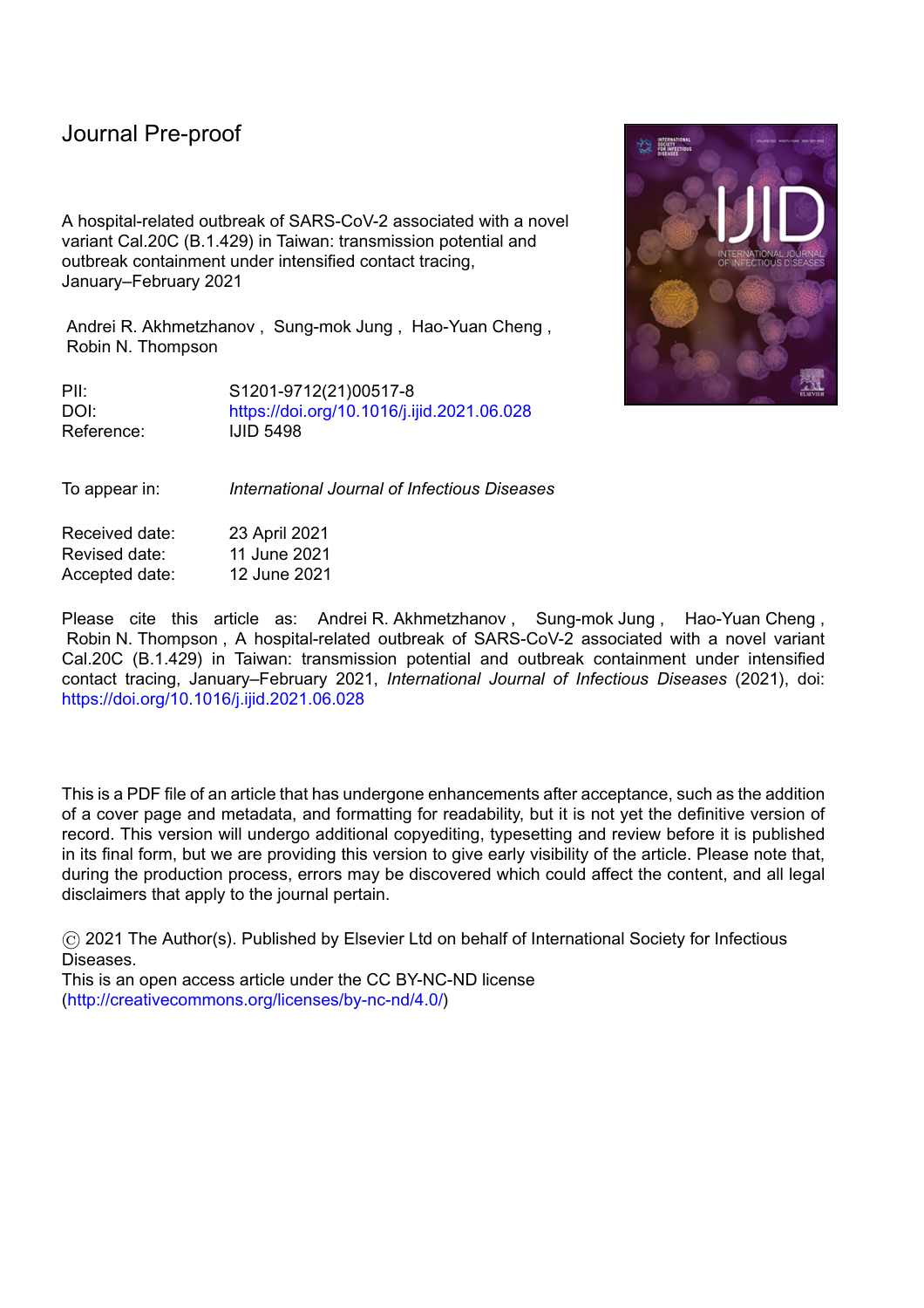Thompson RN, Morgan OW, Jalava K. Rigorous surveillance is necessary for high confidence in end-of-outbreak declarations for Ebola and other infectious diseases. Phil Trans Roy Soc B 2019;374(1776).

Tian L, Li X, Qi F, Tang Q-Y, Tang V, Liu J, et al. Harnessing peak transmission around symptom onset for non-pharmaceutical intervention and containment of the COVID-19 pandemic. Nat Commun 2021;12(1).

Wallinga J, Teunis P. Different epidemic curves for severe acute respiratory syndrome reveal similar impacts of control measures. Am J Epidemiol 2004;160:509-16.

Worden L, Ackley SF, Zipprich J, Harriman K, Enanoria WTA, Wannier R, et al. Measles

transmission during a large outbreak in California. Epidemics 2020;30.

South

l

Zhang W, Davis BD, Chen SS, Sincuir Martinez JM, Plummer JT, Vail E. Emergence of a novel SARS-CoV-2 variant in Southern California. JAMA 2021;325(13):1324-6.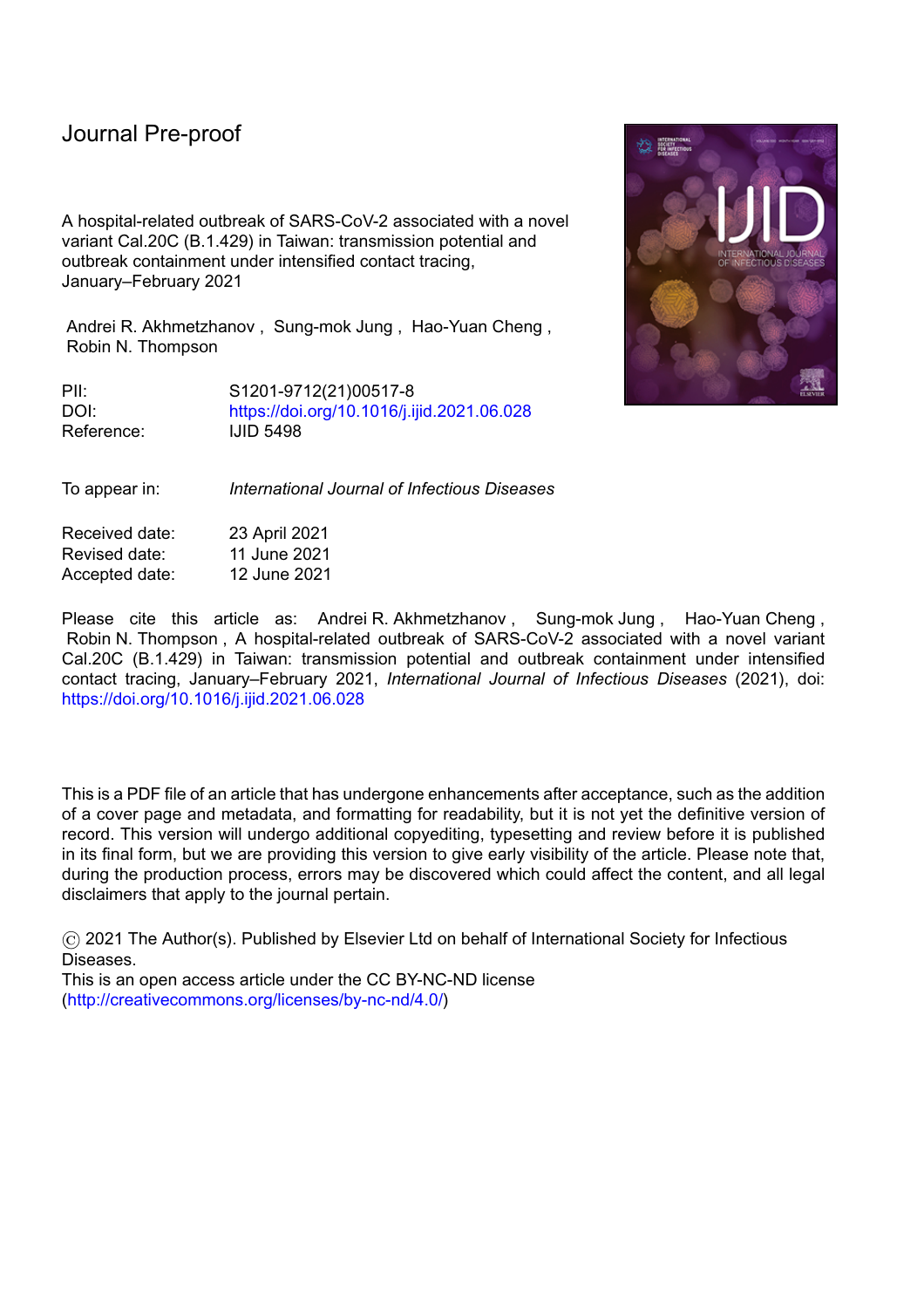l

### **Figures**